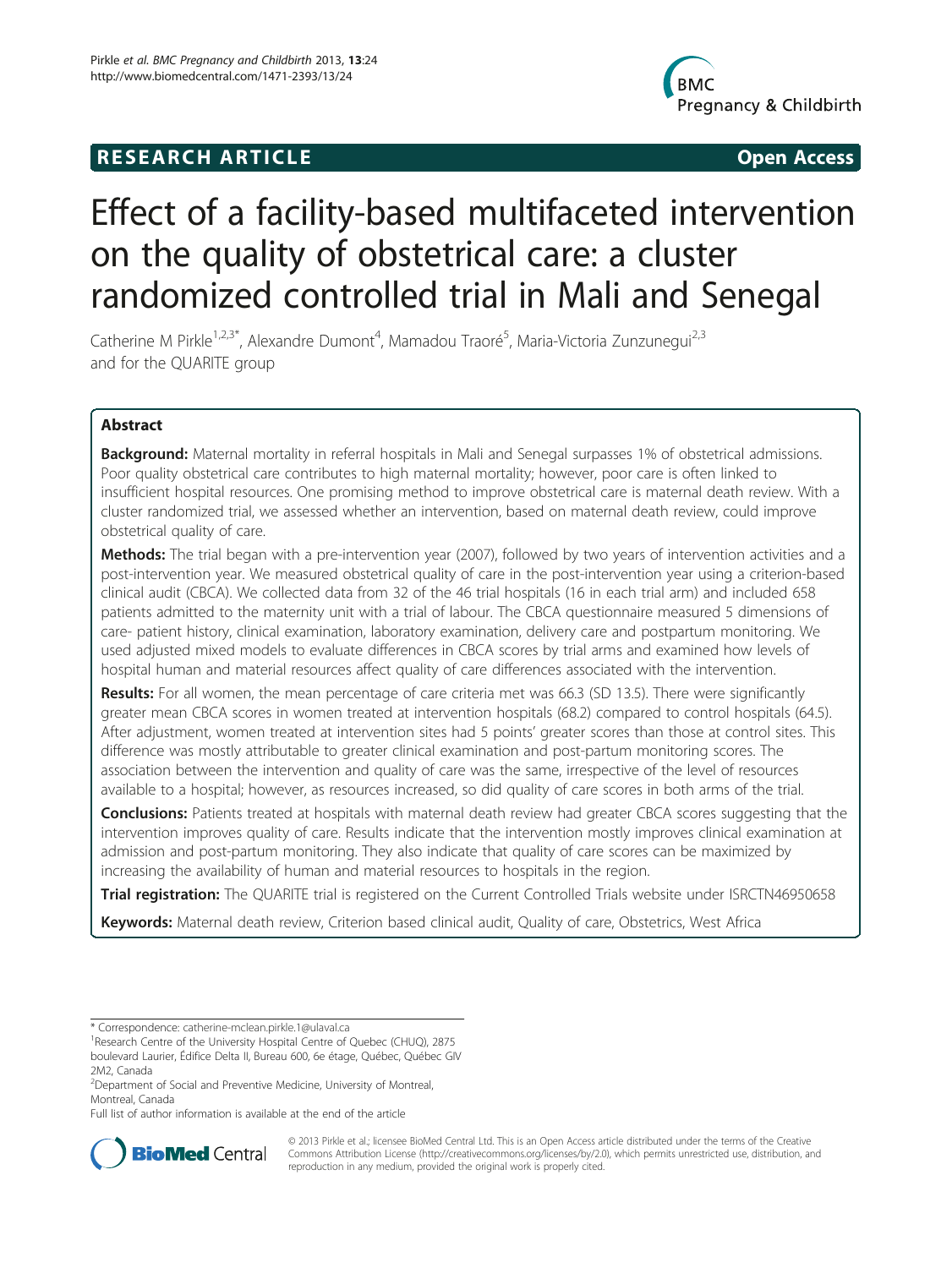# <span id="page-1-0"></span>Background

Each day, 800 women worldwide die during pregnancy or of childbirth-related causes. Most maternal deaths occur in sub-Saharan Africa [[1](#page-11-0)]. Globally, it is recognized that significant inroads in maternal mortality cannot be made without dramatically increasing access to emergency obstetrical care (EmOC) [\[2\]](#page-11-0). Hospitals capable of basic EmOC should provide parental antibiotics, anticonvulsants, and oxytocics, as well as be able to manually remove the placenta and retained uterine products, and perform assisted deliveries. Comprehensive EmOC sites also perform caesarean sections and blood transfusions [\[3\]](#page-11-0). Yet, in many places, the numbers of maternal deaths occurring in health facilities providing EmOC are unacceptably high. In Mali and Senegal, over one percent of women die giving birth in referral hospitals across the region, in places where comprehensive EmOC is available [\[4\]](#page-11-0). Such high case fatality suggests that poor medical practice may contribute to maternal mortality, along with other factors such as long travel times and late recognition of obstetrical complications.

While elevated facility maternal mortality indirectly suggests deficiencies in quality of care, little work in the region has directly measured the problem. Anthropologists working in five West African capital cities have documented shocking departures from quality obstetrical care. These ranged from gross neglect to physical violence against patients [\[5\]](#page-11-0). Additionally, limited quantitative evidence has indicated that over 70% of maternal deaths in the region could be avoided with better quality care [[6](#page-11-0)]. While sobering, this work does not quantify the amplitude of the quality problem nor give health professionals concrete suggestions on how to improve obstetrical practice.

Recently, there has been substantial interest in employing maternal death review (MDR) to improve obstetrical quality of care and reduce maternal mortality [\[7-10\]](#page-11-0). MDR are audits of maternal deaths in which all healthcare staff involved in the management of a particular patient discuss the circumstances of the death and how care could have been improved. During the audit, recommendations to improve future patient care are made [\[7\]](#page-11-0). In Senegal, a pilot study using MDR showed a 50% reduction in maternal mortality [\[11](#page-11-0)]. MDR are believed effective at improving obstetrical care because they draw hospital staff attention to the problem of maternal mortality, highlight quality gaps, and emphasize finding solutions that are realistic in a given setting. Overall, they are believed to increase provider accountability.

In September, 2007, the QUARITE cluster randomized trial was initiated to assess the effect of a multifaceted intervention, the ALARM International Program, on reducing facility maternal mortality [\[4](#page-11-0)]. The hallmark of the intervention is MDR. Other aspects of the intervention include workshops on obstetrical best practices and periodic visits to ALARM sites by international experts. It is believed that the workshops and international visits facilitate MDR by providing health care professionals with the knowledge and confidence to make quality improvement suggestions during the reviews. In all, the ALARM program targets heath professionals in maternity units and is believed to reduce maternal mortality by improving quality of care, through better obstetrical practice. For the trial, we randomly allocated the ALARM intervention to referral hospitals in the region. To avoid contamination between health professionals, and because the intervention targets teams of professionals, a cluster design was deemed more appropriate than an individual randomized controlled trial.

#### Methods

The QUARITE trial began in September 2007 and was completed in December 2011. It consisted of a one-year pre-intervention period, a two-year intervention period, and a final year post-intervention period. A detailed description of the trial design and objectives has been described elsewhere [[4\]](#page-11-0). The trial received ethics committee approval from Sainte Justine Hospital in Montreal (ref. 2425), the Ministry of Health and Preventive Medicine in Senegal (ref. 0869), and the National Ethics Committee for Health and Life Sciences in Mali (ref. 034/MS-SG-CNESS). Informed consent was obtained from each hospital included in the trial.

#### Setting

The QUARITE trial took place in referral hospitals in Mali in Senegal. Referral hospitals are evacuation sites for complicated deliveries and in theory, should have sufficient infrastructure to provide comprehensive EmOC including caesarean section and blood transfusion [[3\]](#page-11-0). In both countries, there are sufficient numbers of comprehensive EmOC facilities for the population, though rural areas are underserved [[12](#page-12-0)]. In Mali, approximately 45% of women give birth in a basic or comprehensive health facility and of those whose births were assisted by a health professional, 2% received a caesarean section [\[13\]](#page-12-0). In Senegal, the respective proportions are 62% and 3% [[14](#page-12-0)].

#### Participants

As this is a cluster design, eligibility criteria apply to both the hospital and patient levels of analysis. To be eligible for the QUARITE trial, the referral hospital needed to have comprehensive EmOC capacity (i.e. a functioning surgical theatre and blood transfusion capacity) and at least 800 births per year. We focused on high volume hospitals in order to have enough maternal deaths (main trial outcome) and because the health system is organized in a pyramidal fashion. That is, lower order health centres refer cases of complication up to higher level, larger facilities that, in theory, should be able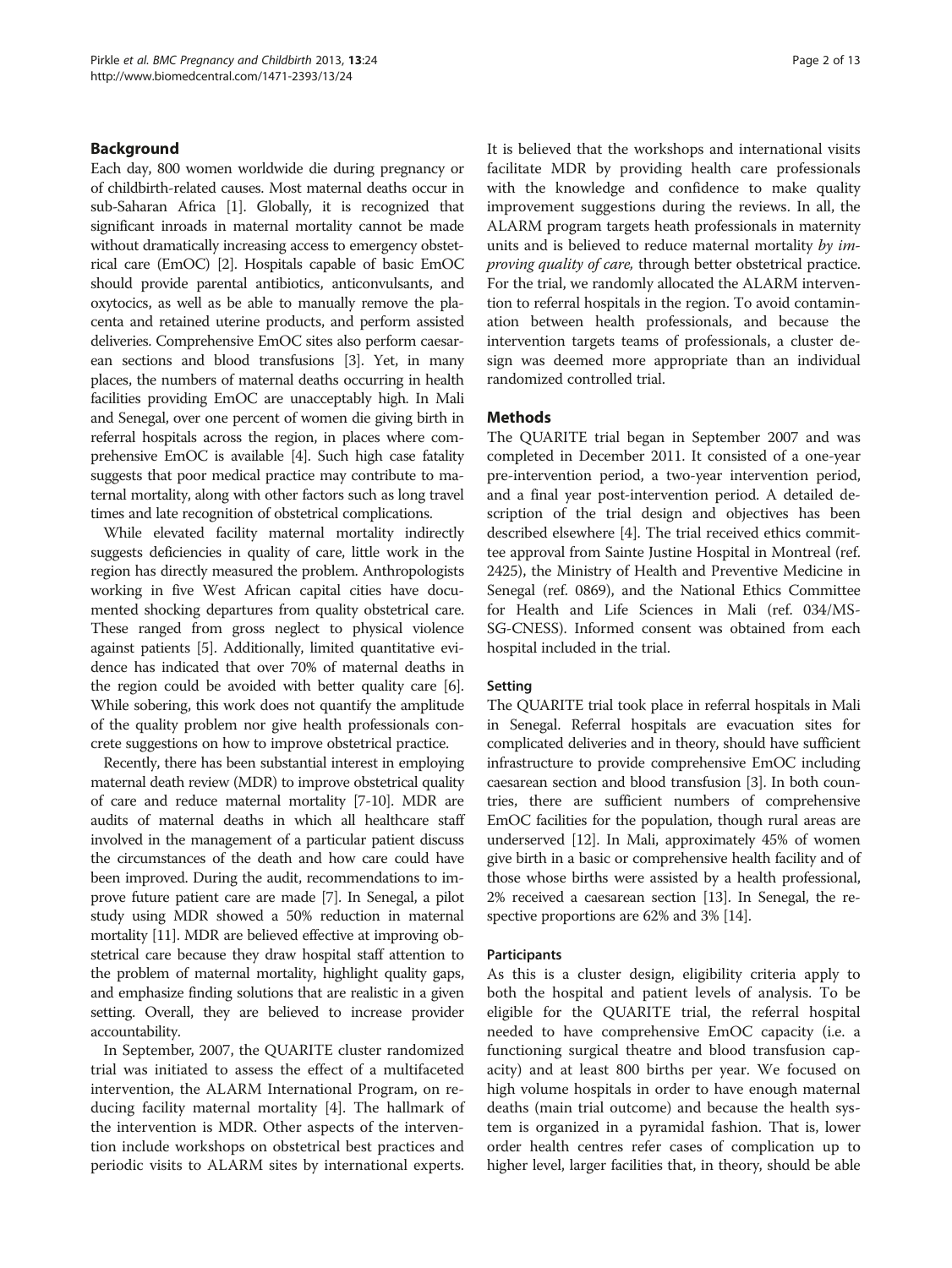to able to treat life-threatening obstetrical complications. QUARITE's eligibility criteria have been described in detail elsewhere, and a total of 46 of the 49 eligible referral hospitals were included in the trial [\[4](#page-11-0)]. For the present study and analyses, all women admitted to hospital with a trial of labour and a foetus of at least 500gms were eligible for this sub-study. Women admitted for elective caesarean section were not included, because they did not have a trial of labour. Elective caesarean section accounted for two percent of all birth in the trial [[15](#page-12-0)].

We sampled the charts of two populations of women. Providers were not aware of which charts would be sampled until the day of data collection which was after all care had been provided to the obstetrical patient. The first sample, called the consecutive sample, included the last 20–25 births having occurred at a hospital as of September 30, 2010. It was a random snap shot of the population of women attending a given hospital on an arbitrary date and included some of the women in the second sample. The second sample, called the complicated sample, included only women with severe pre-eclampsia and/or eclampsia and post-partum haemorrhage (defined below). We only looked at pre-eclampsia and haemorrhage, because these were the two most frequent and lethal complications of women treated in trial hospitals, according to data collected during the baseline year of QUARITE. Women in the complicated sample were selected within a three-month sampling frame: July-September, 2010 in Senegal and September-November, 2010 in Mali. We aimed for 10–15 complications per hospital, starting in September and working backwards in Senegal (and forwards in Mali) until the desired sample size was achieved or the sampling frame was exhausted. The dates of the sampling frames differ slightly because of when data was collected and the availability of records for audit (Mali was sampled after Senegal).

To locate cases of severe (pre-) eclampsia/ eclampsia and post-partum haemorrhage, we used three data sources: the delivery register, the patient medical chart, and the QUARITE trial data sheet (records basic information on all women giving birth in trial hospitals, including diagnoses of obstetrical complication). Prior to QUARITE trial commencement, staff at both intervention and control sites received training on the diagnosis of obstetrical complications according to international guidelines. This was done to ensure consistency in the definitions of complication used across sites.

For this sub-study, we assessed the care of patients with severe pre-eclampsia/ eclampsia and post-partum haemorrhage. To locate cases of severe pre-eclampsia or eclampsia, we searched the three forms of medical records described above. We looked for a diagnosis of pre-eclampsia, toxaemia, or eclampsia, as recorded by a healthcare professional (usually a midwife or doctor). Since many pre-eclampsia patients had mild to moderate pre-eclampsia, we also looked for the following indications of severe pre-eclampsia: mention of severity, convulsions, albumin laboratory scores of +++, and vomiting. For post-partum haemorrhage, in addition to an express diagnosis of the complication, we looked in depth at patients with antenatal haemorrhage (placenta praevia, abruptio-placentae) continuing into the postpartum period. We looked for indicators of postpartum haemorrhage such as: an important postpartum drop in blood pressure and/or post-partum blood pressure below 90/50 [[16](#page-12-0)]; a postpartum drop in haemoglobin levels [\[17](#page-12-0)], retained placental fragments or incomplete expulsion of the placenta, mention of uterine atony, intravenous postpartum administration of oxytocin or post-partum blood transfusion. We did not include blood loss because this was not recorded in the patient medical records and because physiological change may be more appropriate in this context, as there is a high prevalence of anaemia [\[18](#page-12-0)]. The case notes for each obstetrical complication were verified by an obstetrician gynaecologist (AD) in order to reduce the inclusion of false positives.

# Intervention

The ALARM International Program was developed by the Society of Obstetricians and Gynaecologists of Canada. It combines clinically-oriented and evidence-based outreach visits with facility-based MDR. Specifically, the intervention included the following activities: 1) A six-day workshop to train and certify opinion leaders (one physician and midwife from each intervention site) in EmOC best practices, audit techniques, and sexual and reproductive rights; 2) the creation of a multidisciplinary audit committee (physicians, midwives, nurses, and administrators) at each site; 3) commencement of a once-monthly audit cycle according to WHO guidelines [\[7\]](#page-11-0); 4) the training of qualified staff in obstetrical best practices with 4–8 training sessions during the intervention period organized by local opinion leaders and external facilitators; 5) Educational outreach every three months by external facilitators including a national opinion leader and an ALARM international coordinator to support local opinion leaders in their activities and; 6) Recertification of local opinion leaders a year after initial certification with an accelerated training workshop. A more detailed description of the intervention has been published elsewhere [\[4](#page-11-0)]. The control group did not receive any intervention by the research team after the baseline year. In other words, normal practice continued at the control sites including infrequent training courses (mostly related to HIV care) for obstetricians and midwives and some oversight by regional and national governments regarding the numbers of maternal deaths and prevention of mother to child transmission of HIV. It should be noted that these same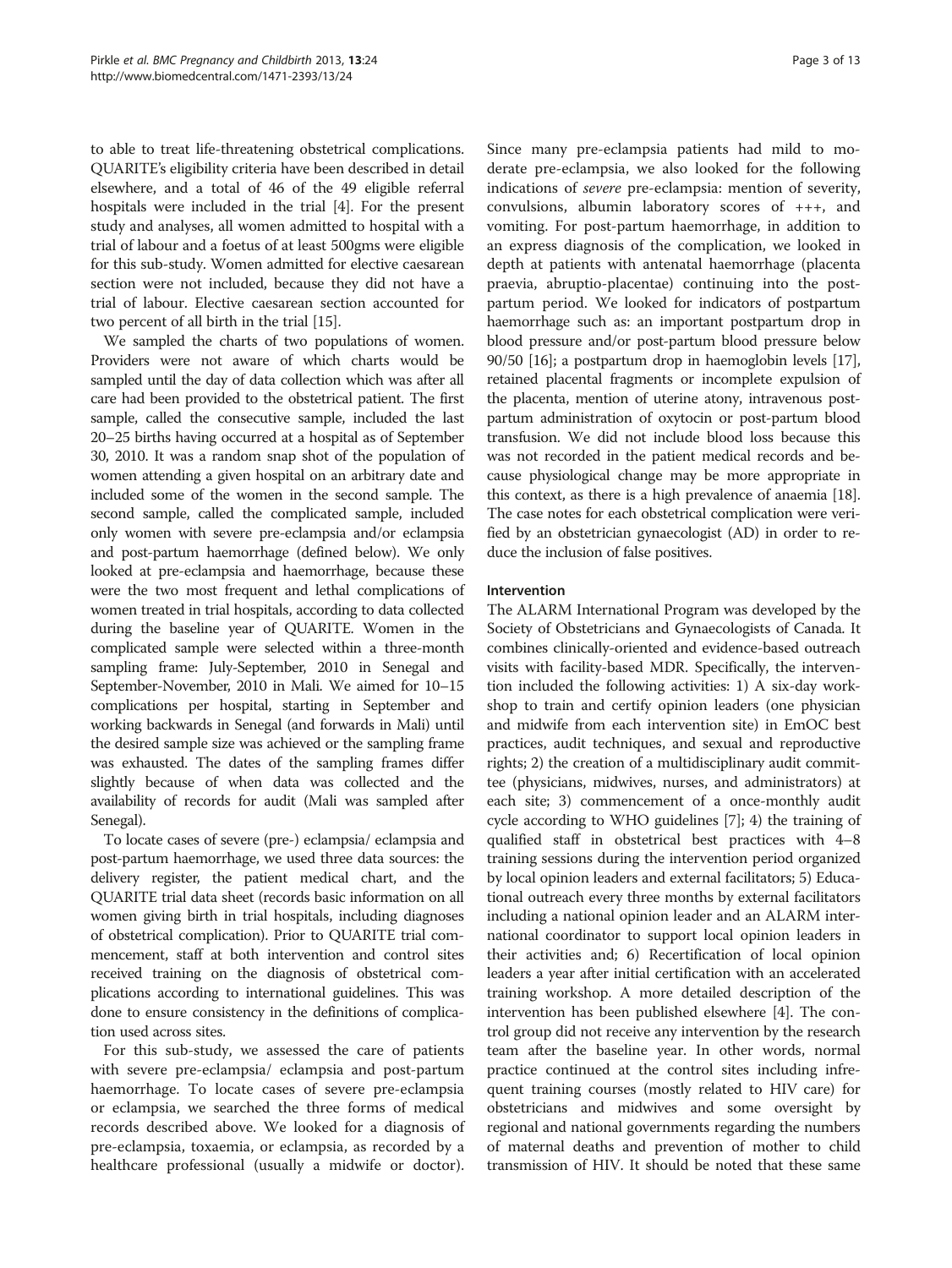activities were also carried out at ALARM sites. The ALARM program was implemented in addition to existing activities in the region.

### **Objectives**

The primary objective of the trial was to reduce facility maternal mortality (results forthcoming). Secondary objectives of the trial included: 1) reducing stillbirth and neonatal mortality; 2) reducing severe maternal morbidity; 3) improving quality of care and 4) increasing health professional job satisfaction [[4\]](#page-11-0). In this paper, we address the secondary objective of improving quality of care, as it is the mechanism by which the ALARM intervention is believed to reduce maternal mortality. In other words, we did not expect significant reductions in facility maternal mortality without first seeing improvements in obstetrical care.

Here, we evaluate the effect of ALARM on obstetrical quality of care during labour, delivery and the immediate post-partum period. It is during this period that most maternal deaths occur [[19](#page-12-0)]. We assess whether quality of care at the patient level differs according to trial arms (ALARM versus control sites) and whether certain aspects of the care process have been differentially affected by the intervention.

### **Outcomes**

The primary outcome of this study was patient intrapartum quality of care, as measured with chart abstraction (see below). Secondary outcomes for this study were: scores for different dimensions of quality, quality scores for severe pre-eclampsia and eclampsia, and quality scores for postpartum haemorrhage.

Quality of care was assessed with a form of chart abstraction known as criterion-based clinical audit (CBCA) [[7\]](#page-11-0). When using CBCA, standardized criteria for evaluating good quality of care are predetermined, usually with medical literature and expert opinion, and then compared against data extracted from medical records to evaluate whether or not a minimal standard of care has been met [[5,](#page-11-0)[14](#page-12-0)]. CBCA is formatted to look like a checklist of prespecified standards of good care. For example, the auditor may "check-off" if a patient's blood pressure, cardiac frequency, and temperature were taken. For each affirmative response related to an expected standard of care, a point is given. The points are tallied up and divided by the total possible in order to assign a quality of care score to each patient.

The CBCA that we used has been described extensively elsewhere [\[20\]](#page-12-0) and is both a valid and reliable tool for measuring obstetrical quality of care. Prior to conducting the audit, we piloted the questionnaire on 185

medical charts to assess inter-rater reliability and to maximize content validity. Additional analyses of the CBCA instrument showed that low scores (less than 70% criterion attainment) predict perinatal mortality; this strongly indicates construct validity [\[20\]](#page-12-0). Additionally, because of concerns that missing patient obstetrical charts might lead to selection bias [\[21\]](#page-12-0), we systematically recorded the numbers of missing records and patient characteristics (patient age; vaginal birth versus caesarean section) based on data collected from the delivery register. We assessed if there was an association between patient characteristics and missing obstetrical records and found no association. This suggests that records were missing at random, as patient characteristics for retrieved and nonretrieved records were similar [\[20](#page-12-0)].

The CBCA contains 26 unweighted criteria that measure 5 dimensions of care: patient history, clinical examination, laboratory examinations, labour management (partograph), delivery care and postpartum monitoring. These sections apply to all women sampled. A quality of care score was attributed to each woman based on the number criteria met. For example, if 20 criteria were attained during the audit of a given medical record, then the score for that record would be 20/26 or 76.9%. In accordance with previous studies [[7](#page-11-0)], we also defined a binary outcome to assess quality of care as follows: good care defined as greater than 70% criterion attainment versus moderate to poor care defined as 70% or less attainment [\[20](#page-12-0)]. Finally, two sections of the questionnaire applied only to women with severe pre-eclampsia/eclampsia and postpartum haemorrhage. These were scored separately (denominator of 7 for each). Table [1](#page-4-0) shows the criteria included for each section.

#### Sample size

We used Hayes and Moulton's (2009) formula for cluster randomized trials with a quantitative endpoint [\[22](#page-12-0)]. Our endpoint was mean patient CBCA score. Previous work in low- and middle- income countries has shown postaudit improvements in quality of care scores of 15-35% [[21\]](#page-12-0). We conservatively estimated that mean patient CBCA scores at ALARM hospitals would be 15% greater than at control sites. We assumed that standard deviations around the CBCA score would be the same in both groups and estimated them to be 0.15. We expected a high degree of within cluster correlation in CBCA scores, because facility institutional culture would likely lead similar obstetrical care and recording practices. We thus used a highly conservative intra-class correlation coefficient of 0.50. Given that we planned to sample 20 medical charts per hospital for the consecutive sample, 9 hospitals per trial arm would be necessary to detect a significant difference between intervention and control groups, with 80% power and an alpha of 0.05. For the subsamples of post-partum haemorrhage and severe pre-eclampsia and eclampsia, which used only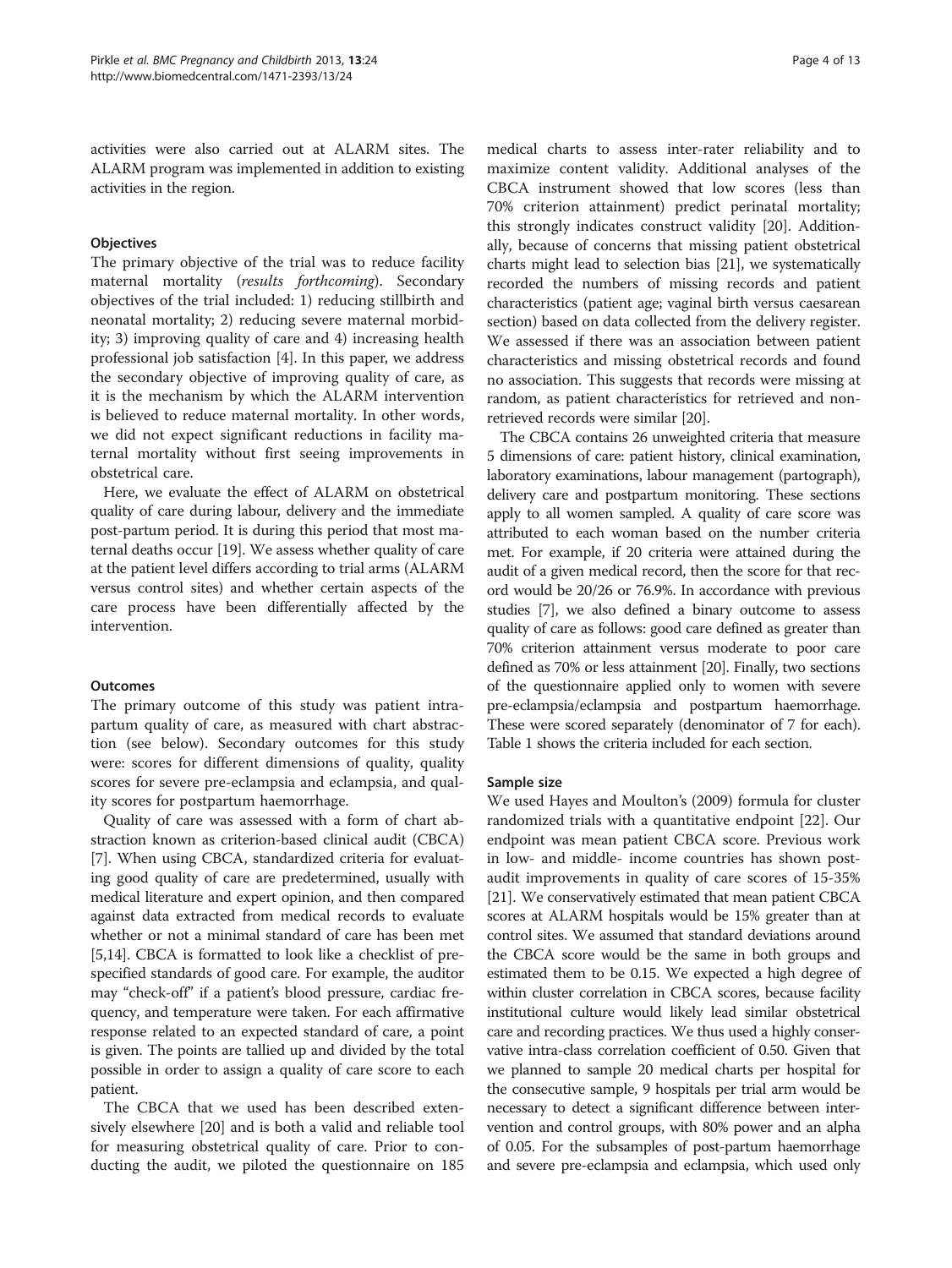| <b>Dimension</b>                                                          | Criteria                                                                   |
|---------------------------------------------------------------------------|----------------------------------------------------------------------------|
| History taking                                                            | • Condition of the mother at arrival                                       |
|                                                                           | • Number of prenatal examinations                                          |
|                                                                           | $\cdot$ Age                                                                |
|                                                                           | • Gravidity                                                                |
|                                                                           | • Parity                                                                   |
| Clinical examination at admission                                         | • Uterine height                                                           |
|                                                                           | $\n  Pulse\n$                                                              |
|                                                                           | • Blood Pressure                                                           |
|                                                                           | • Temperature                                                              |
|                                                                           | • Foetal presentation                                                      |
|                                                                           | • Foetal heart beat                                                        |
|                                                                           | • Membranes/amniotic fluid                                                 |
|                                                                           | • Cervical dilation                                                        |
| Laboratory analyses                                                       | • Blood type                                                               |
|                                                                           | • Rhesus factor                                                            |
|                                                                           | • HIV test                                                                 |
|                                                                           | • Syphilis test                                                            |
| Monitoring during birth                                                   | • Name of person who assisted the birth                                    |
|                                                                           | • Qualification of the birth attendant                                     |
|                                                                           | · Time of placental expulsion                                              |
|                                                                           | · Oxytocin given                                                           |
|                                                                           | · Time of birth given                                                      |
| Postpartum monitoring                                                     | • Follow-up examination                                                    |
|                                                                           | • Exit examination                                                         |
|                                                                           | • Date of exit                                                             |
|                                                                           | • Condition of the infant at birth                                         |
| Severe pre-eclampsia and eclampsia (specific to women with this diagnosis | • Anticonvulsant administered                                              |
| only)                                                                     | · Blood pressure recorded every four hours after birth                     |
|                                                                           | • Urinary output measured at least once in 24 hours                        |
|                                                                           | • Test of bleeding time                                                    |
|                                                                           | • Test of coagulation rate                                                 |
|                                                                           | • Platelet count                                                           |
|                                                                           | • Albumin test                                                             |
| Post-partum haemorrhage (specific to women with this diagnosis only)      | • Pulse and blood pressure every 15 minutes for 2 hours after<br>diagnosis |
|                                                                           | · Injection of oxytocin or egometrine                                      |
|                                                                           | · Intravenous oxytocin perfusion                                           |
|                                                                           | · Placenta expulsed                                                        |
|                                                                           | • Test of bleeding time                                                    |
|                                                                           | • Test of coagulation rate                                                 |
|                                                                           | • Platelet count                                                           |

# <span id="page-4-0"></span>Table 1 Criteria included in the CBCA to measure obstetrical quality of care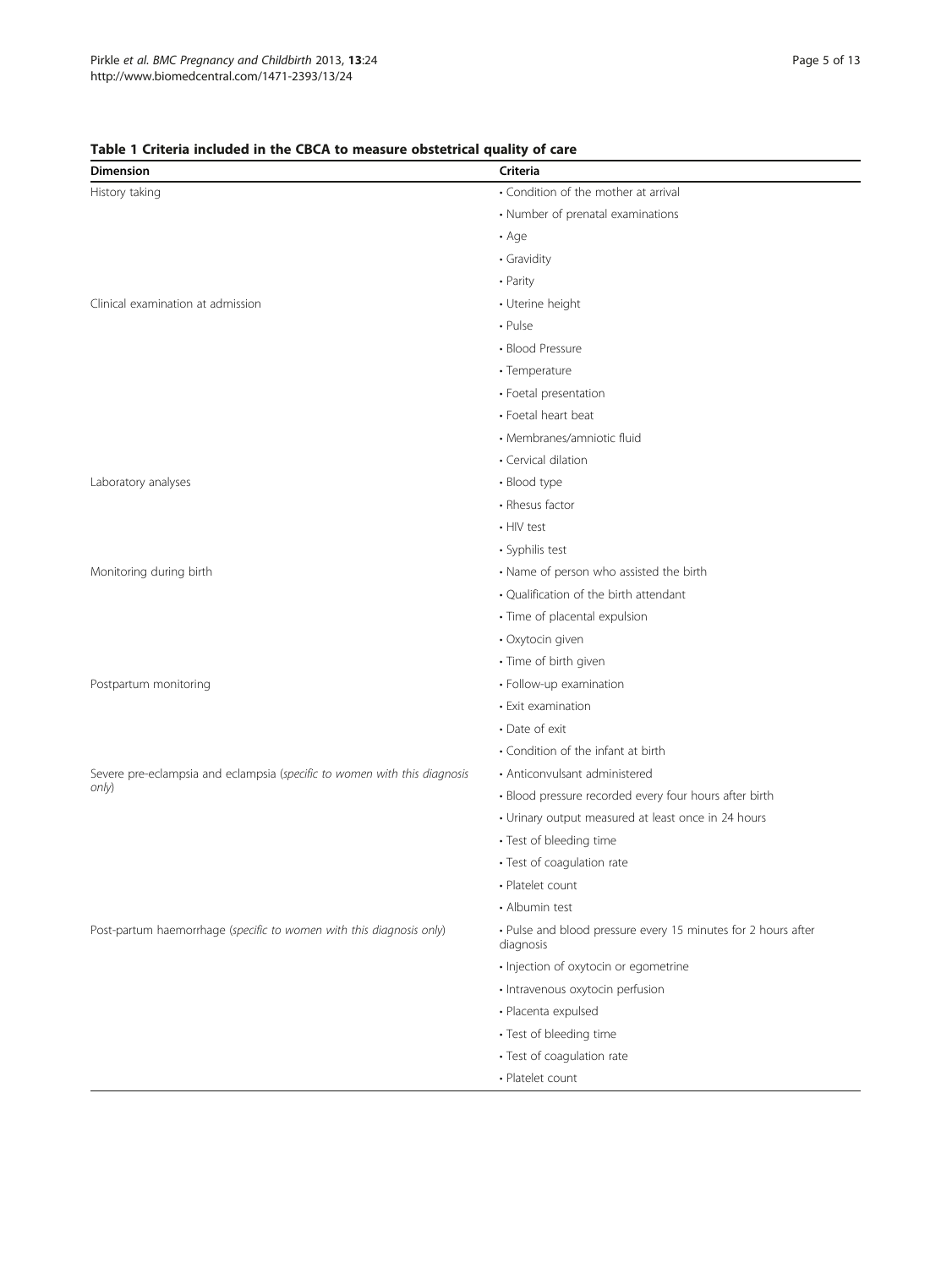10 medical charts per site, we would need 10 hospitals per trial arm to detect a significant difference between arms.

### Randomization

Centres were included on the basis of formal, informed consent on the part of the hospital director and the person in charge of maternity services. After a one-year pre-intervention data collection phase, each hospital was randomly assigned (August 2008) to either an intervention group, in which ALARM was implemented, or a control group.

The participating hospitals were stratified into six strata corresponding to the combination of two countries (Mali and Senegal) and three hospital types: hospitals in the capital, regional hospitals, and district hospitals outside the capital. We attempted to ensure optimal balance between the hospitals assigned to the intervention and the control groups in terms of their number and size (number of deliveries per year). Therefore, within each stratum, we first ranked the hospitals with respect to size, and then used blocked randomization, with each block of size two, containing two hospitals with adjacent ranks, i.e., of similar size. All participating hospitals were randomized simultaneously, after their list was provided, which eliminated any risk of allocation bias.

#### Blinding

Patients attending the study facilities were blinded to group assignment. For obvious reasons, those administering the intervention and health professionals implementing the intervention were not blinded.

# Statistical methods

All statistical analyses were conducted in SPSS 17.0. We used t-tests to assess if there were statistically significant differences in CBCA scores according to arms of the QUARITE trial (ALARM versus control). We used mixed models, which take into account clustering by hospital, to examine predictors of CBCA score. Because of the limited number of clusters in most CRTs, it is not unusual to find imbalances in covariates between trial arms [\[22\]](#page-12-0). Thus, at the cluster level, we adjusted for country, material and human resources available for obstetric care (see below), and capital versus regional location. At the patient level, we assessed for confounding by age, parity and the number of prenatal consultations. We entered each patient variable one at a time to evaluate changes in the coefficient for ALARM. Changes of greater than 10% were considered potential confounding.

For each site, we collected information on material and human resources allowing us to score the structural capacity of each centre. This score, called the Complexity Index Score, was derived from an instrument used in the WHO Global Survey on Maternal and Perinatal Health

[[23](#page-12-0)]. It is comprised of eight categories describing: 1) basic services (e.g. water, electricity, etc.), 2) screening tests (proteinuria, urine culture, etc.), 3) basic emergency obstetrical resources (antibiotics, hysterectomy, transfusion, etc.), 4) intrapartum care (partograph use, skills in forceps, etc.), 5) general medical services (e.g. medical laboratory, sterilization equipment, etc.), 6) anaesthesiology resources (anaesthesiologist present 24h, equipment for general anaesthesiology, etc.) 7) human resources (nurse, midwife, etc.) and, 8) academic resources and clinical protocols (medical library, internet, etc.). We used an Africa-specific grading scheme for the Index proposed by Shah [[24](#page-12-0)]. A list of services under each of the categories described above is classified as essential, comprehensive, or advanced. Each service classified as essential receives one point, each comprehensive service receives two points, and each advanced service gets 3 points. Points for the Complexity Index were summed up for each hospital. Scores can vary from 0 to 100. For the Complexity index score, we centred the values around the mean to make the results more easily interpretable.

Because the Malian and Senegalese health systems are organized differently, we also assessed for effect modification by country. Similarly, we assessed for effect modification by Complexity Index Score, hypothesizing that ALARM would be most effective at sites with greater resources.

# Results

#### Cluster (hospital) flow

Figure [1](#page-6-0) shows the numbers of clusters followed through each stage of the study. Because of logistical and financial constraints, for this study on quality of care, we only analyzed 32 of the 46 study hospitals.

# Numbers analysed

This is an intention to treat analysis. In each trial arm, there were 16 clusters (hospitals). We analyzed data from two samples: the consecutive  $(N = 658)$  and complicated samples ( $N = 209$ ). Figure [1](#page-6-0) shows the numbers of clusters and charts analysed in each trial arm.

### Baseline data

Table [2](#page-7-0) shows that the hospital and patient characteristics were very similar at the ALARM and control sites. There were, however, more district and regional sites among those not sampled; parity in patients from these hospitals was higher.

Observations in the consecutive sample were welldistributed according to the intervention (48.5% at ALARM sites and 51.5% at control sites) and by location (33.4% in the capital versus 66.6% at district or regional hospitals). In the complicated sample, there were slightly more observations in the control arm than the ALARM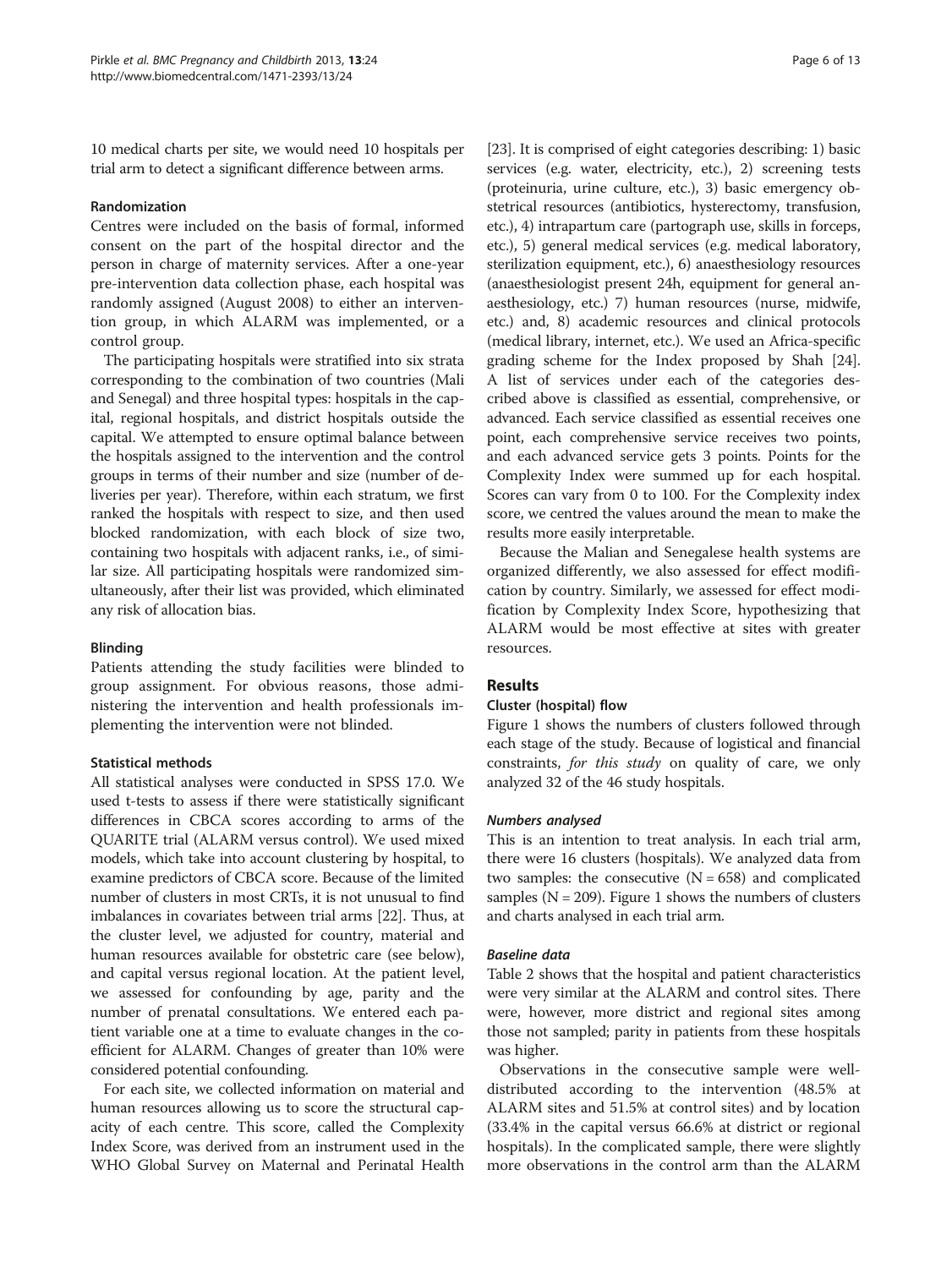<span id="page-6-0"></span>arm (see Figure 1). When we centred the Complexity Index score around the mean, 45.4% of observations in the consecutive sample were below the mean while 54.6% were above it. In the complicated sample, 39.2% of observations were below the mean Complexity index score while 60.8% were above it. This is expected, as higher-level hospitals attract more cases of obstetrical complication.

# Outcomes and estimation

For the consecutive sample  $(N = 658$  patients), the mean CBCA score was 66.30 (SD 13.46) and the mean Complexity index score was 68.27 (SD 10.21). For the complicated sample  $(N = 209$  patients), the respective means were 69.11 (SD 12.42) and 68.54 (SD 9.36). For 27 (4.1%) women we could not calculate a CBCA score due to missing information in the consecutive sample. A slightly higher proportion (6.7%) could not be calculated for the complicated sample.

In both samples, unadjusted analyses indicate that there were significantly greater mean CBCA scores in women treated at ALARM hospitals compared to women treated at control hospitals. This difference was mostly attributable to greater patient scores for clinical examination at admission and post-partum monitoring scores (Table [3](#page-7-0)).

We also looked at differences in the proportions of women receiving good quality care (greater than 70% criteria attainment) versus moderate to poor care (70% or fewer criteria attained). In the consecutive sample, significantly more women at ALARM sites received good quality care compared to women at control sites  $(44.1\%$  versus 29.7%,  $p = 0.000$ ). In the complicated

sample, a similar difference between ALARM and control sites was observed (50.0% at ALARM sites versus 37.4% at control sites,  $p = 0.08$ .

For the subsections of the CBCA questionnaire pertaining to the direct complications of severe pre-eclampsia/ eclampsia and post-partum haemorrhage, there were no significant differences in total scores between arms of the QUARITE trial. Overall, criteria attainment for these sections of the questionnaire was very low (Tables [4](#page-8-0) and [5](#page-9-0)). However, there were notable differences between trial arms for specific criteria within each section. While not statistically significant, for most criteria ALARM sites tended to have greater individual criterion attainment with the exception of criteria related to laboratory tests.

#### Predictors of CBCA score

We used the larger consecutive sample to assess predictors of CBCA score. Table [6](#page-9-0) presents results from the mixed models analysis. After adjusting for all relevant covariates, ALARM was significantly associated with CBCA score. Women treated at ALARM sites have, on average, 5 percentage points' greater CBCA scores than those treated at control sites. Country predicted CBCA score better than any other variable; women treated at sites in Senegal have lower average CBCA scores than women treated in Mali. Complexity score was associated with better CBCA score in Mali, but not in Senegal. The number of patient prenatal visits was not significantly associated with CBCA score, but it was a potential confounder and thus, we preferred to retain it in the final model.

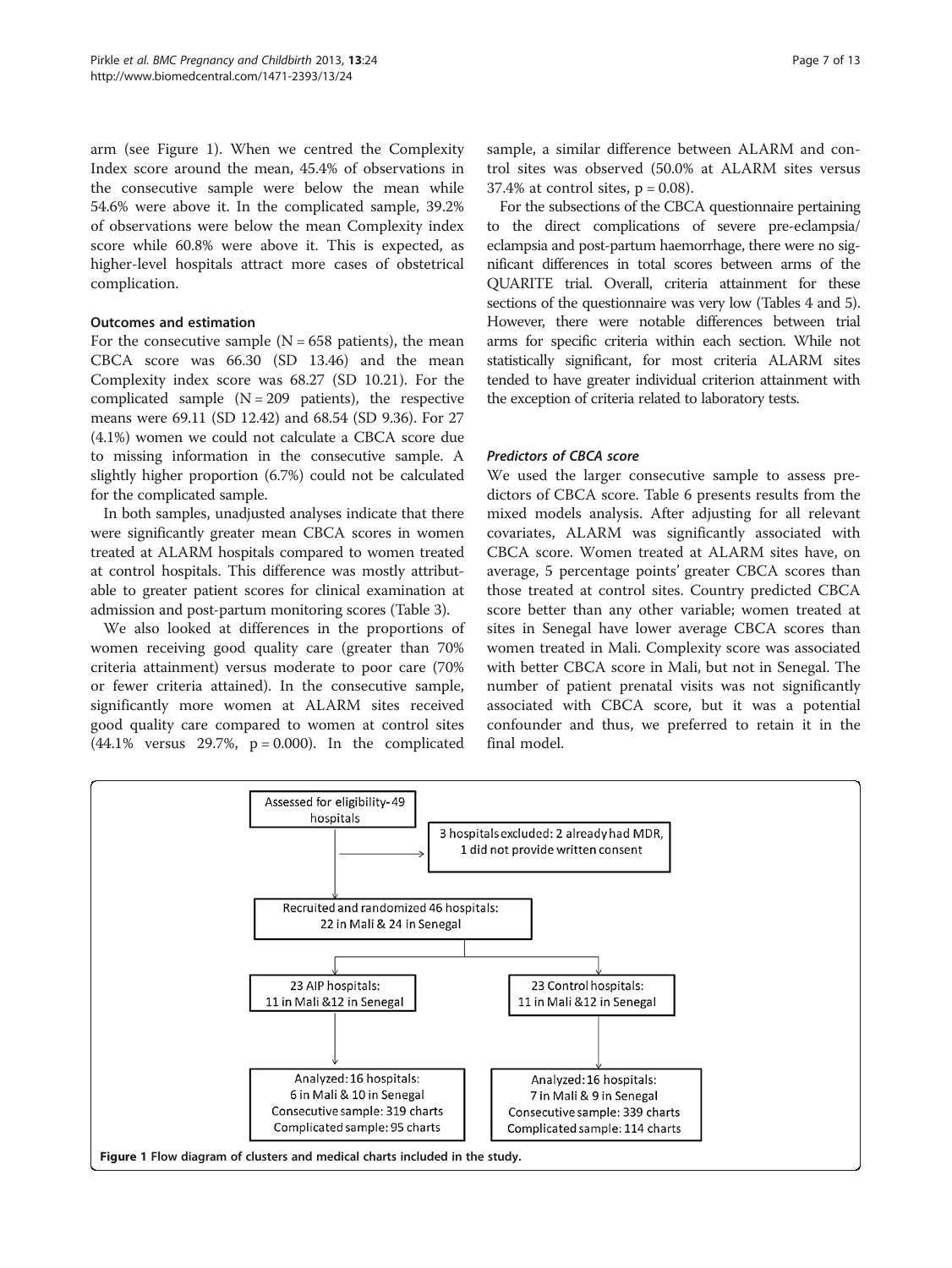|                               | <b>ALARM</b> sites* | Control sites* | Not sampled <sup>¥</sup> |
|-------------------------------|---------------------|----------------|--------------------------|
| Mali                          | 6                   |                | 9                        |
| Senegal                       | 10                  | 9              |                          |
| No. Capital sites             |                     | 6              |                          |
| No. Regional/District         | 11                  | 10             | 13                       |
| Mean patient age (SD)         | 25.7(6.8)           | 25.8(6.6)      | 25.2(6.7)                |
| Mean patient parity (SD)      | 2.3(2.3)            | 2.1(2.3)       | 3.3(2.4)                 |
| Mean no. prenatal visits (SD) | 3.1(1.7)            | 3.0(1.6)       | 2.8(1.8)                 |

<span id="page-7-0"></span>Table 2 Baseline characteristics of ALARM, control, and excluded sites

\* Calculated from the consecutive sample.

¥ Data obtained from QUARITE trial database for same three-month study period (N = 5764 for age, 5776 for parity, and 5774 for prenatal visits).

Figures [2](#page-10-0) and [3](#page-10-0) show relationship between ALARM and CBCA scores for three different scenarios of Complexity index score (10 points below the average score, the average score, and 10 points above the average score) for a woman with the recommended number of prenatal visits (4 or more).

In Mali, a ten-point increase above the average Complexity index score has a slightly more important effect on CBCA score than the ALARM intervention (6% improvement for Complexity index score versus 5% for ALARM). In Senegal, however, a 10-point increase above the average Complexity index score has a less important effect on CBCA score than ALARM (1% improvement for Complexity index score versus 5% for ALARM).

### **Discussion**

This was a sub-study of data from the QUARITE cluster randomized controlled trial. In this study, we attempted to parse out potential mechanisms of effect for the ALARM intervention. By doing so, we hoped to better understand how the intervention worked and what aspects of the intervention can be modified for future quality improvement efforts. Analyses from this study indicate that women treated at hospitals with the ALARM intervention have modestly greater mean CBCA scores. This suggests that the intervention is having the desired effect; it is associated with better obstetrical quality of care. Further, 15% more women are receiving good care (70% or greater criterion attain-

ment) at ALARM hospitals when compared to control hospitals.

Results indicate that the intervention mostly improves clinical examination at admission and postpartum monitoring. There is also a trend suggesting that ALARM may be associated with increased use of magnesium sulphate in women with severe pre-eclampsia/ eclampsia. Finally, there was significantly greater administration of oxytocin for women with post-partum haemorrhage at ALARM sites and a greater proportion of women with post-partum haemorrhage at these sites were recorded as having had the placenta removed manually.

This study looks at the potential mechanisms of a complex quality improvement intervention and points to areas for future focus, specifically laboratory tests and birth and delivery care. It goes beyond simply assessing efficacy. By attempting to better elucidate what worked and why, we "look more closely inside the 'black box' of an intervention" ([[25\]](#page-12-0) p792), in order to better guide the development of future quality improvement programs. It takes a comprehensive look at quality of care evaluating both structure- (Complexity Index score) and processlevel (CBCA score) components of care [\[26\]](#page-12-0). Quality of care is frequently proxied by the availability of hospital infrastructure and human resources based on the assumption that medical practice will improve as these resources increase [[26](#page-12-0)]. We take a more nuanced view, acknowledging that context may determine the relative

Table 3 Unadjusted patient CBCA sores according to sample and ALARM intervention

|                       | Consecutive sample |           |             | Complicated sample |           |             |
|-----------------------|--------------------|-----------|-------------|--------------------|-----------|-------------|
|                       | N                  | ALARM (%) | Control (%) | N                  | ALARM (%) | Control (%) |
| Initial interview     | 639                | 82.3%     | 81.1%       | 203                | 81.8%     | 81.4%       |
| First clinical exam   | 657                | 86.4%*    | 80.5%       | 209                | 84.6%     | 80.7%       |
| Laboratory exams      | 654                | 33.3%     | 31.7%       | 204                | 40.2%     | 33.6%       |
| Delivery and birth    | 657                | 63.3%     | 62.8%       | 207                | 68.1%     | 71.0%       |
| Postpartum monitoring | 655                | 56.2%*    | 46.1%       | 208                | 63.0%*    | 49.8%       |
| Total                 | 631                | 68.2%*    | 64.5%       | 195                | 71.5%*    | 67.1%       |

\*p-value for t-test  $\leq$  0.05.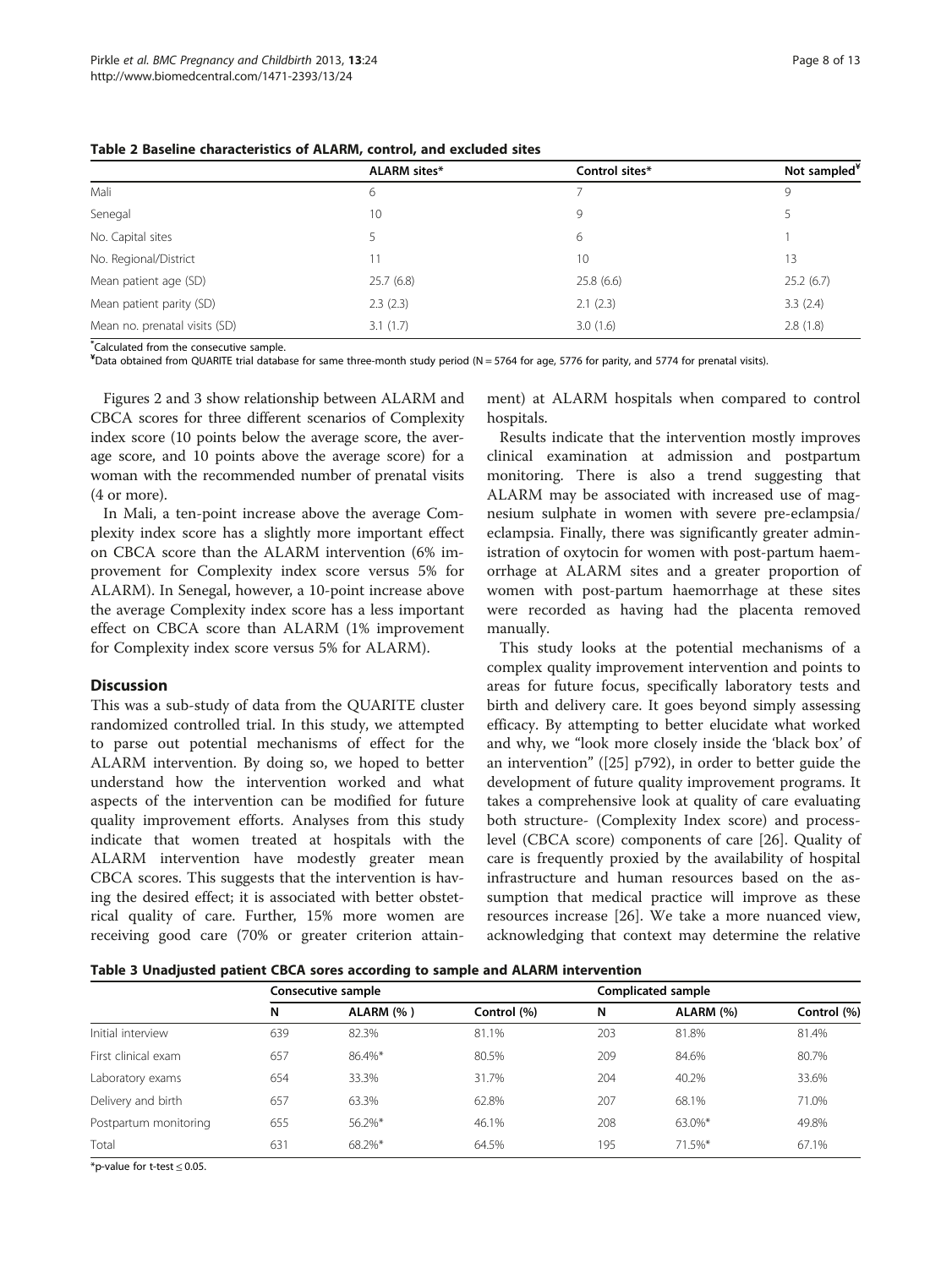| Criterion                                            | ALARM (n,%) | Control (n,%) | p-value |
|------------------------------------------------------|-------------|---------------|---------|
|                                                      | $N = 68$    | $N = 70$      |         |
| Anticonvulsant administered                          |             |               |         |
| Magnesium sulphate                                   | 26, 38.2%   | 20, 28.6%     |         |
| Valium                                               | 7,10.3%     | 7,10.0%       |         |
| None                                                 | 35, 51.5%   | 43, 61.4%     | 0.455   |
| Blood pressure recorded every four hours after birth |             |               |         |
| Yes                                                  | 15, 22.1%   | 13, 18.6%     |         |
| No                                                   | 53, 77.9%   | 57, 81.4%     | 0.675   |
| Urinary output measured at least once in 24 hours    |             |               |         |
| Yes                                                  | 22, 32.4%   | 22, 31.4%     |         |
| No                                                   | 46, 67.6%   | 48, 68.6%     | 1.000   |
| Test of bleeding time                                |             |               |         |
| Yes                                                  | 5, 7.4%     | 10, 14.3%     |         |
| No                                                   | 63, 92.6%   | 60, 85.7%     | 0.275   |
| Test of coagulation rate                             |             |               |         |
| Yes                                                  | 5, 7.4%     | 9, 12.9%      |         |
| No                                                   | 63, 92.6%   | 61, 87.1%     | 0.346   |
| Platelet count                                       |             |               |         |
| Yes                                                  | 22, 32.4%   | 17, 24.3%     |         |
| No                                                   | 46, 67.6%   | 53, 75.7%     | 0.346   |
| Albumin test                                         |             |               |         |
| Yes                                                  | 18, 26.5%   | 18, 26.1%     |         |
| No                                                   | 50, 73.5%   | 51, 73.9%     | 1.00    |
| Total severe (pre-) eclampsia score                  | 25.2%       | 23.2%         | 0.621   |

<span id="page-8-0"></span>

|         | Table 4 Criterion attainment for women with severe pre-eclampsia/eclampsia according to the ALARM International |  |  |  |
|---------|-----------------------------------------------------------------------------------------------------------------|--|--|--|
| Program |                                                                                                                 |  |  |  |

importance of each component of quality of care. In Senegal, for example, we saw that the ALARM intervention, which focused on medical practice, had more influence on intrapartum quality of care than resource availability. However, in Mali, where resources are lower than in Senegal, both the ALARM intervention and resource availability were important predictors of quality.

There are several strengths to this study. To our knowledge, this is the first validated CBCA to be used in a resource-limited setting to measure obstetrical care [[21\]](#page-12-0). This was a very large audit of over 800 women (both samples) across 32 hospitals. Because of this, we were able to document the extensive variability in care that women received at referral facilities across the region. The breadth of the study, and the use of a validated CBCA instrument to quantitatively measure obstetrical care, gives us confidence that ALARM is, in fact, a promising quality improvement tool that can be applied in a wide variety of settings. In a trial of this size, one would

expect effect dilution due to factors such as incomplete implementation of the program [\[27\]](#page-12-0). Given the inevitability of effect dilution, significant results showing quality of care improvements are encouraging and may suggest that the ALARM intervention can be generalized in lowincome settings.

We sub-sampled women with direct complications that are both prevalent and have high case-fatality rates in West African hospital settings [[28](#page-12-0)]. We were surprised to find that the ALARM intervention had a limited effect on the care of women with severe pre-eclampsia/ eclampsia. The care of this complication may be strongly influenced by resource availability. For example, in Mali, most district hospitals did not have sufficient laboratory resources to detect biological signs of severe pre-eclampsia, such as tests of proteinuria. These signs are frequently used as indicators for the use magnesium sulphate. However, even at sites with sufficient resources, complications appeared to go unrecognized. For both of the complications sampled,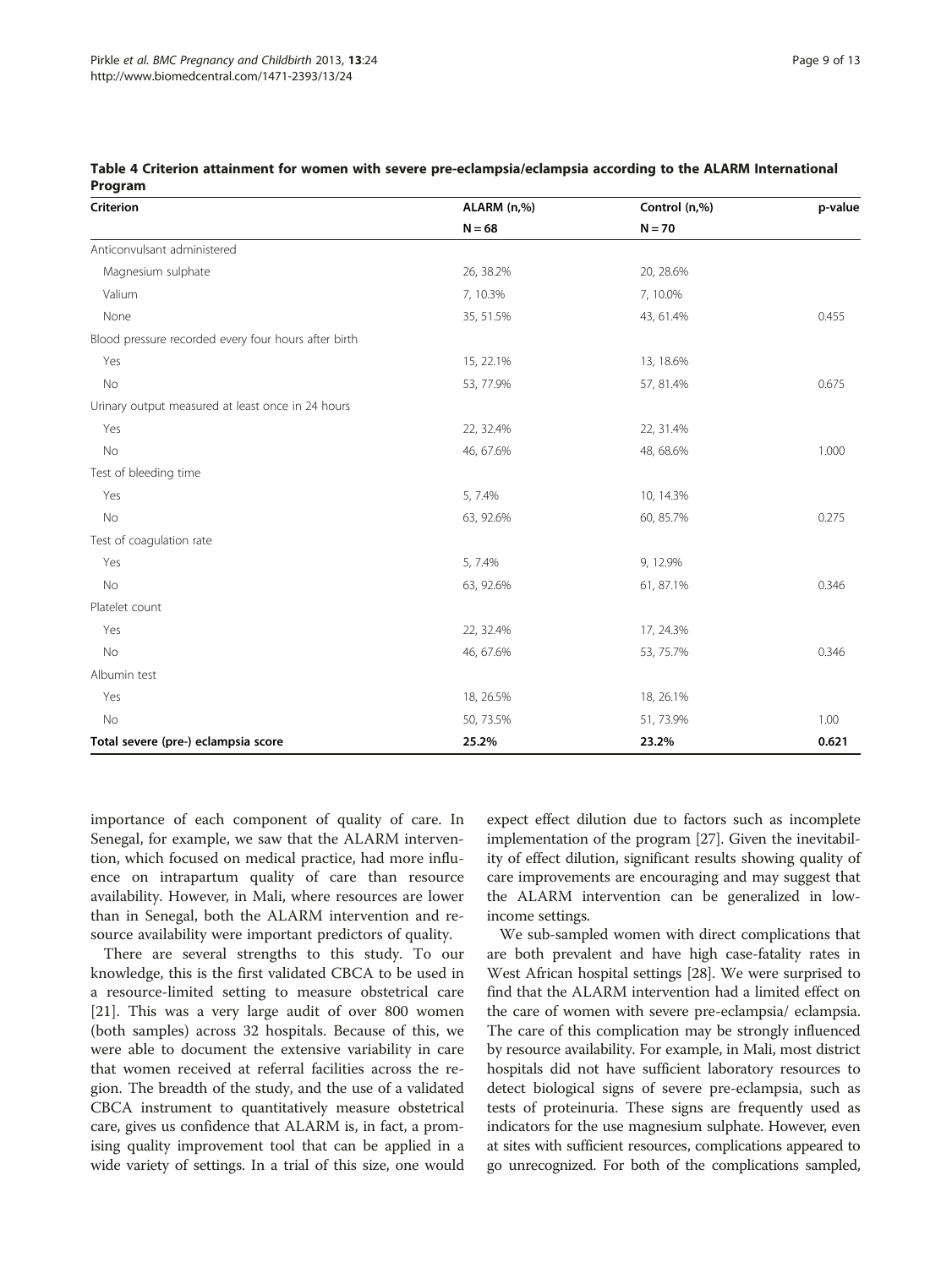| Criterion                                                             | ALARM (n,%) | Control (n,%) | p-value |
|-----------------------------------------------------------------------|-------------|---------------|---------|
|                                                                       | $N = 58$    | $N = 64$      |         |
| Pulse and blood pressure every 15 minutes for 2 hours after diagnosis |             |               |         |
| Yes                                                                   | 8, 13.8%    | 6, 9.4%       |         |
| No                                                                    | 50, 86.2%   | 58, 90.6%     | 0.57    |
| Injection of oxytocin or egometrine                                   |             |               |         |
| Yes                                                                   | 18, 31.0%   | 9, 14.1%      |         |
| No                                                                    | 40, 69.0%   | 55, 85.9%     | 0.03    |
| Intravenous oxytocin perfusion                                        |             |               |         |
| Yes                                                                   | 27, 46.6%   | 23, 35.9%     |         |
| No                                                                    | 31, 53.4%   | 41, 64.1%     | 0.27    |
| How the placenta was expulsed                                         |             |               |         |
| Spontaneously                                                         | 10, 17.5%   | 13, 21.3%     |         |
| Manually                                                              | 43, 75.4%   | 35, 57.4%     |         |
| Not recorded                                                          | 4,7.0%      | 13, 21.3%     | 0.05    |
| Test of bleeding time                                                 |             |               |         |
| Yes                                                                   | 7, 12.3%    | 19, 29.7%     |         |
| No                                                                    | 50, 87.7%   | 45, 70.3%     | 0.04    |
| Test of coagulation rate                                              |             |               |         |
| Yes                                                                   | 7, 12.3%    | 18, 28.1%     |         |
| No                                                                    | 50, 87.7%   | 46, 71.9%     | 0.06    |
| Platelet count                                                        |             |               |         |
| Yes                                                                   | 28, 49.1%   | 35, 54.7%     |         |
| No                                                                    | 29, 50.9%   | 29, 45.3%     | 0.48    |
| Total post-partum haemorrhage score                                   | 36.7%       | 34.9%         | 0.586   |

# <span id="page-9-0"></span>Table 5 Criterion attainment for women with post-partum haemorrhage according to the ALARM International Program

# Table 6 Mixed-models analysis of predictors of CBCA score  $(N = 618)$

| Variable                       | <b>Estimate</b>          | 95% Confidence interval  | P-value |
|--------------------------------|--------------------------|--------------------------|---------|
| Intercept                      | 0.756                    | $0.706 - 0.806$          | 0.000   |
| <b>ALARM</b>                   |                          |                          |         |
| Intervention                   | 0.052                    | $0.003 - 0.102$          |         |
| Control                        | $\sim$                   | $\overline{\phantom{a}}$ | 0.040   |
| Country                        |                          |                          |         |
| Senegal                        | $-0.184$                 | $-0.240 - 0.128$         |         |
| Mali                           | $\overline{\phantom{a}}$ | $\overline{\phantom{a}}$ | 0.000   |
| Centred complexity score       | 0.006                    | $0.002 - 0.011$          | 0.005   |
| Prenatal visits                |                          |                          |         |
| 3 or less                      | $-0.012$                 | $-0.028 - 0.003$         |         |
| 4 or more                      | $\overline{\phantom{a}}$ | $\overline{\phantom{a}}$ | 0.108   |
| Country-Complexity interaction |                          |                          |         |
| Senegal*Complexity             | $-0.005$                 | $-0.011 - 0.000$         | 0.055   |
| Mali*Complexity                | $\sim$                   | $\overline{\phantom{a}}$ |         |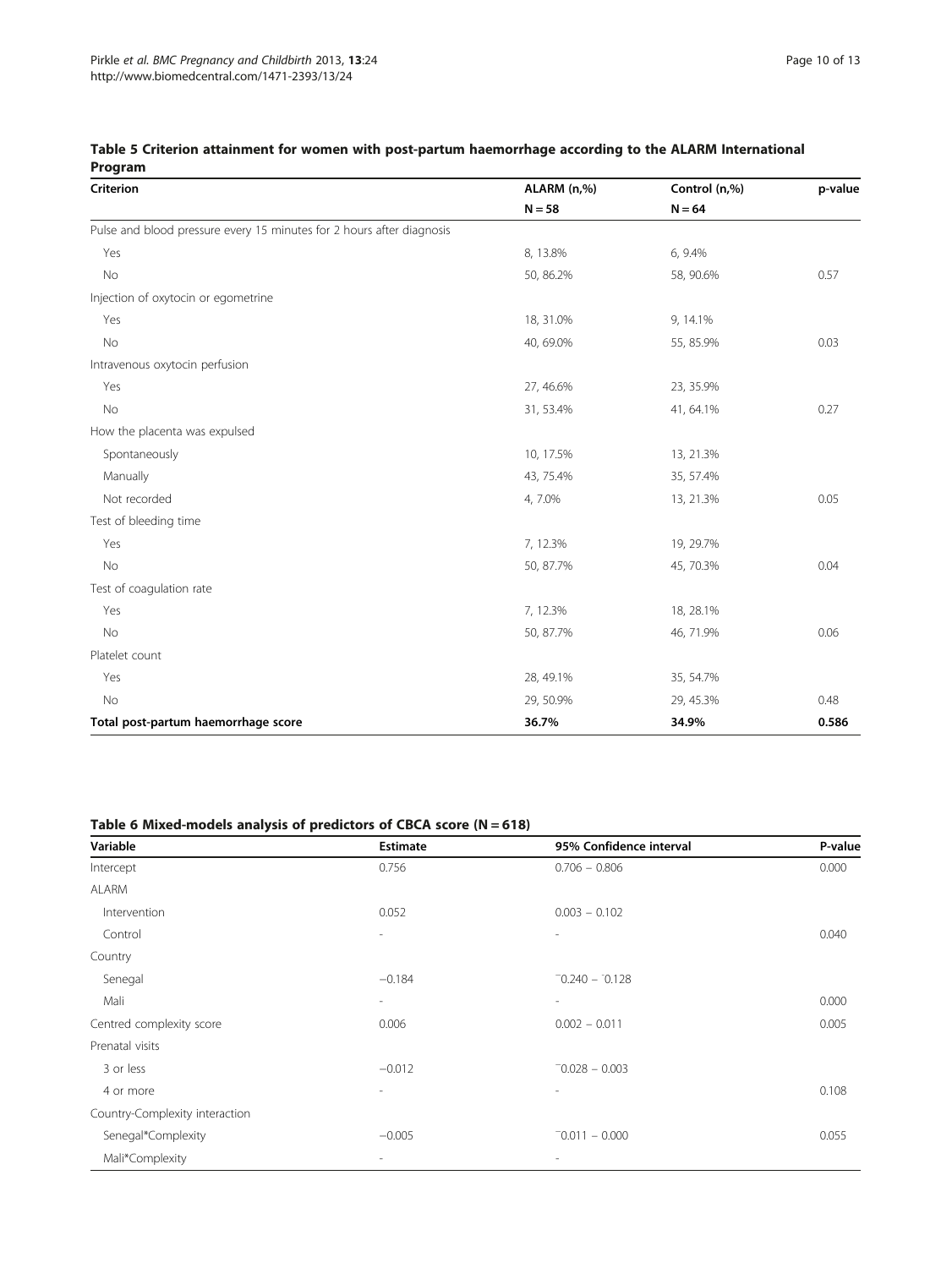<span id="page-10-0"></span>

we were not able to rely exclusively on provider diagnoses. Sometimes, complications were simply not detected or euphemisms were employed (e.g. "endometriosis" following caesarean section instead of postpartum haemorrhage). As a result, we used multiple signs of complication (see participants section of [methods\)](#page-1-0) to detect cases severe preeclampsia/eclampsia and postpartum haemorrhage. By doing so, we increased the sensitivity of our case definition but may have reduced specificity (e.g. more false positives). Nonetheless, it is obvious that medical care for a complication cannot be improved if that complication is not acknowledged/ detected. Thus, future efforts need to improve the recognition of obstetrical complications.

There are limitations to this study. By not sampling all 46 hospitals in the QUARITE trial, we may have brokedown the initial randomization. For this reason, we considered potential confounders at both the hospital and patient levels. Given that hospitals in our sample were well-balanced by trial arm and by level (capital, regional, district) and that patient variables, such as age and parity, were not confounders, suggests that we did not introduce bias with the smaller sample. However, the proportion of district-level hospitals was greater in those sites not sampled (Table [2](#page-7-0)) and results from this



study may be less generalizable to lower-level referral hospitals.

An additional limitation is related to the sample size for both of the direct obstetrical complications sampled. It is possible that we would have observed a significant result for the administration of magnesium sulphate at ALARM sites had we had a larger sample of clusters in both trial arms. There was very large variability at both the patient and hospital levels for the treatment of these complications. This reduced precision around the effect estimate and thus, our ability to detect a significant result. A larger sample would have allowed us to better interpret the laboratory results, as very few women received recommended laboratory tests for both complications. It should be noted that no patients in Mali were recorded as having tests of bleeding time or coagulation rate. Estimators for these criteria are thus very unstable.

Finally, the greatest weakness of CBCA is that it is dependent on what is recorded. In applying this tool, one assumes that what is recorded in the medical chart has actually been done and what has not been recorded, has not been done. This assumption may be flawed. For example, in Senegal, the name and qualification of the person who assisted the birth was recorded about a quarter of the time and in 80% of these cases, information was only recorded when the woman was seen by a medical doctor. Incomplete recording practices in Senegal may partially explain why CBCA scores were significantly lower there, compared to Mali. Nonetheless, charting is itself an indicator of quality of care. Good charting is necessary because the medical team following a woman may change over the course of a day and important decisions, such as when to conduct a caesarean section, are best made with the aid of tools such as the partograph [[29\]](#page-12-0).

#### Conclusion

The ALARM intervention appears to improve certain aspects of the care process (clinical examination and post-partum monitoring), but other aspects (laboratory tests, delivery care) need further programmatic targeting. There is evidence suggesting that the program improves the care of women with post-partum haemorrhage, but that it is less effective for cases of severe pre-eclampsia/ eclampsia. Resource limitations, particularly in Mali, may be slightly more influential in determining the care of these patients (especially those with direct complications) than interventions targeting medical practice. Overall, these analyses demonstrate that future efforts in the region need to continue to target medical practice, but that a greater effect can be expected if resource availability is also improved.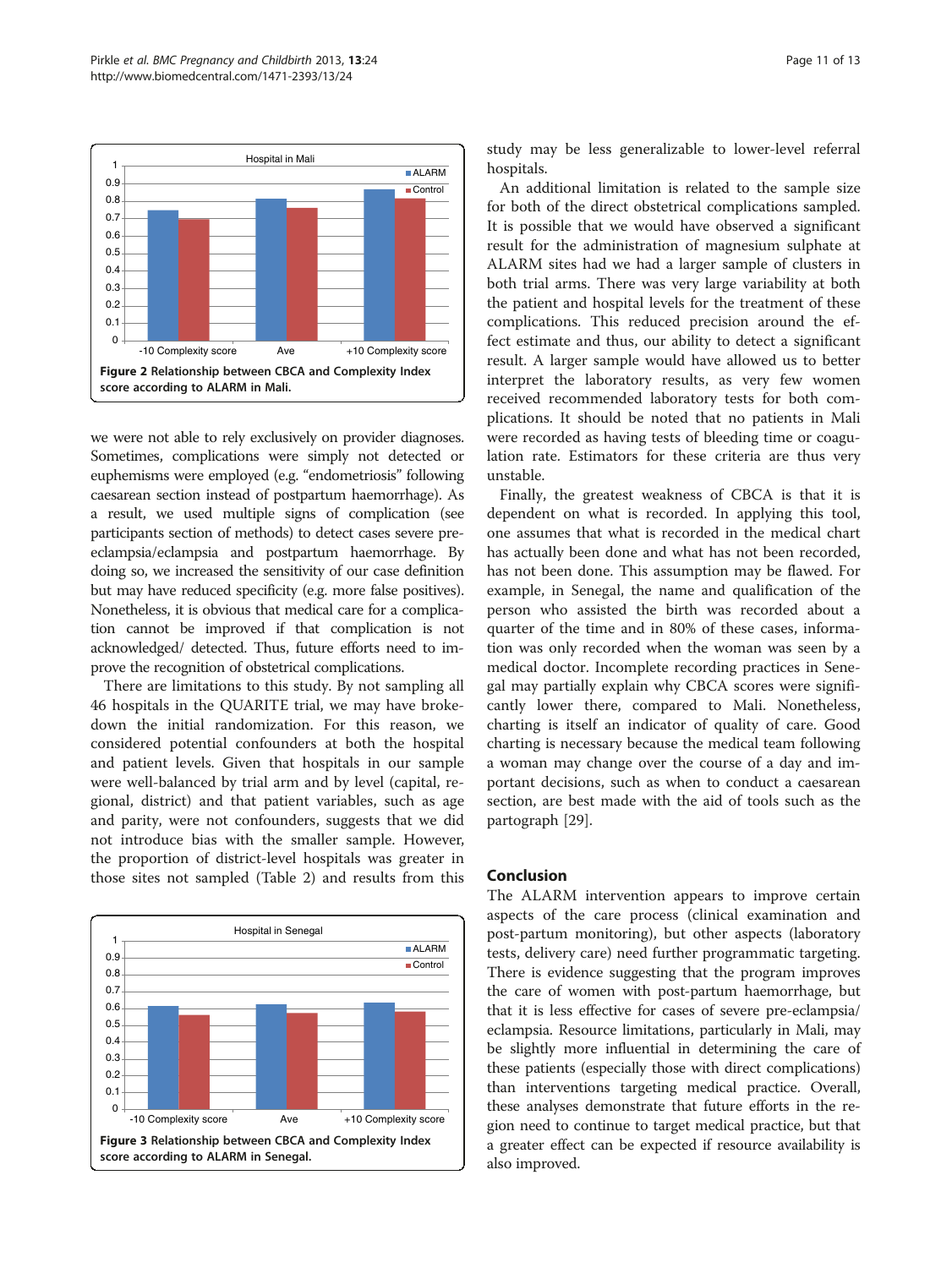#### <span id="page-11-0"></span>**Abbreviations**

CBCA: Criterion based clinical audit; MDR: Maternal death review; EmOC: Emergency obstetrical care.

#### Competing interests

The authors declare that they have no competing interests.

#### Authors' contributions

CP, AD, and MVZ were involved in the design, analysis, and writing of this manuscript. CP, MT, and AD were involved in data instrument development. CP and MT were involved in data collection. All authors revised and approved the final manuscript. All authors had full access to all of the data (including statistical reports and tables) in the study and can take responsibility for the integrity of the data and the accuracy of the data analysis.

#### Authors' information

#### QUARITE trial research group

Steering Committee: Alexandre Dumont, Pierre Fournier, Michal Abrahamowicz, William Fraser, François Beaudoin, Slim Haddad. Data management: Anna Koné, Drissa Sia, Papa Dambé. Data Security and Monitoring Committee: José Villar (Chair), Christiane Welffens-Ekkra, Allan Donner.

Participating institutions and Staff: Society of Obstetricians and Gynaecologists of Canada (Ottawa, Canada): André Lalonde, François Beaudouin, Astrid Buccio, Jean-Richard Dortonne, François Couturier, Gilles Perrault, Pierre Levesques; CRCHUM (Montreal, Canada): Pierre Fournier, Slim Haddad, Anna Kone, Drissa Sia, Caroline Tourigny; Institut de recherche pour le développement (Dakar, Senegal): Alexandre Dumont, Mamadou Yatoudème Ndiaye, Papa Dambé; Centre de Recherche du CHU Sainte-Justine (Montreal, Canada): Sylvie Cossette, Carole Gariépy, François Beaudoin, William D. Fraser; CAREF (Bamako, Mali): Mouhamadou Gueye, Mamadou Kani Konate; HYGEA (Dakar, Sénégal): Idrissa Diop, Amadou Sow. Participating hospitals in Senegal: Centre Hospitalier Universitaire Abass Ndao: Prosper Bamboky, Keita Soma Diallo; Hôpital Principal: Pierre Dionne, Lô Asta; Centre Hospitalier Régional El Amadou Sahir Louga: Voulimata Fall, Maty Diop Guèye, Fatoumata Dedhiou; Centre Hospitalier Régional de Tambacounda: Maréme Soda Samba, Fatou Cissé Seck; Centre de Santé de Référence de Kédougou: Sène Doudou, Aïssatou Samba; Centre de Santé de Référence de Bakel: Yaya Baldé, Astou Guèye Thiombane; Centre de Santé de Référence de Goudiry: Julien Manga, Aïssata Sy Ndiaye, Absa Sene; Centre de Santé de Référence de Koungel: Mamadou Sarr, Diahaby Aminata Sylla; Centre Hospitalier Régional de Thiès: Fatou Rachel Sarr, Mbaye Khady Sarr; Centre Hospitalier Régional de Diourbel: Malick Gueye, Mbaye Binetou Diatta; Centre Hospitalier Matlaboul Fawzeïni: Mouhamadou M Seck, Niane Coumba Sarr Guéye; Centre Hospitalier Régional de Saint-Louis: Lamine Diouf, Oumou Kalsoum Fall; Centre de Santé de Référence de Richard Toll: El Hadji Lamine Dieye, Fall Ndèye Niang; Centre Hospitalier Départemental de Ourossogui: Charles Fall, Mame Laina Diattara, Astou Traoré; Centre Hospitalier Départemental de NDioum : Sidy Dieye, Ousmane Thiam, Kadiata Seck, Coumba Mbow, Aminata Dime; Centre Hospitalier Régional de Ziguinchor: Guy Boukar Faye, Badiane Aida Gaye; Centre de Santé de Référence de Sédhiou: Kalidou Konté, Fatou Ndoye; Centre Hospitalier Régional de Kolda: Aïdara Seynabou Sylla, Jacqueline F Ngom; Hôpital Général de Grand YOFF: Mariéme Fall, Aïssatou Diouf; Centre Hospitalier Régional El Hadji Ibrahima Niass: Dembo Girassy, Maye Seck Ly; Centre de Santé de Référence Nabil Choucaire: Seynabou Beye, Djipméra Fatou Ndiaye; Centre de Santé de Référence Youssou Mbargane: Dieynaba Ndao Ndiaye, Khady Fall; Centre de Santé de Référence Ndamatou Touba: Tacko Seck Leye ; Hôpital de Pikine: Codou Séne, Amsatou Cisse. Participating hospitals in Mali: Centre de Santé de Référence de Fana: Salif Sidibé, Aïssata Daba Traoré; Centre de Santé de Référence de Dioila: Broulaye Diarra, Korotoumou Doumbia; Centre de Santé de Référence de Markala: Bintou Coulibaly, Bintou Cissé; Hôpital Régional de Kayes: Mahamadou Diassana, Drissa Konaté, Dienfra Diarra; Centre de Santé de Référence de Niono: Moussa Modibo Diarra, Soundiè Fané; Hôpital Régional de Ségou: Haka Kokain, Souma Boiaré; Centre de Santé de Référence de San: Aliou Bagayogo, Diamilatou Diallo; Hôpital régional de Mopti: Famakan Kané, Pierre Coulibaly, Fatoumata Tolo, Fatoumata Dolo; Centre de Santé de Référence de Bougouni: Daouda Goïta, Bintou Sidibé; Centre de Santé de Référence de Koutiala: Moustapha Coulibaly, Sadio Tounkara, Mariam Beledogo; Hôpital régional de Sikasso: Mala Sylla, Cécile

Dembélé, Rokia Touré; Centre de Santé de Référence de Kadiolo: Emilien Diarra, Ramata Fofana; Centre de Santé de Référence de Yanfolila: Aliou Coulibaly, Kadiatou Samaké; Centre de Santé de Référence Commune I de Bamako: Modibo Soumaré, Haoua Ba, Salimata Coulibaly; Centre de Santé de Référence Commune II de Bamako: Lassana Sissoko, Penda Fané, Hamsa Maïga; Centre de Santé de Référence Commune IV de Bamako: Moustapha Touré, Fanta Koné; Centre de Santé de Référence Commune V de Bamako: Oumar Soumana Traoré, Assitan Dembélé; Centre de Santé de Référence Commune VI de Bamako: Aminata Cissé, Feue Aminata Yattara, Katahit Zeneba; Centre Hospitalier Universitaire Point G de Bamako: Maïga Bouraïma, Kadiatou Traoré; Centre de Santé de Référence de Koulikoro: Hamadou Coulibaly, Oumou Konaté; Centre de Santé de Référence de Nioro du Sahel: Youssouf Coulibaly, Maïmouna Kassibo, Binta Kontao; Centre de Santé de Référence de Macina: Moussa Kanté, Diakité Diallo, Aminata Koné.

#### Acknowledgements

Funding for this study was provided by the Canadian Institutes of Health Research and the Institut de recherche en santé publique de l'Université de Montréal (IRSPUM). The funders had no role in study design, data collection, analysis, and interpretation or in the decision to submit the article. All authors are independent of the funders. CP is a Vanier Canada Graduate Scholar.

#### Author details

<sup>1</sup>Research Centre of the University Hospital Centre of Quebec (CHUQ), 2875 boulevard Laurier, Édifice Delta II, Bureau 600, 6e étage, Québec, Québec GIV 2M2, Canada. <sup>2</sup>Department of Social and Preventive Medicine, University of Montreal, Montreal, Canada. <sup>3</sup> Research Centres of the University of Montreal Hospital Complex, Hôtel Dieu, Pavillon Masson, Montréal, Québec, Canada. 4 Research Institute for Development, Université Paris Descartes, Sorbonne Paris Cité, UMR 216, Paris, France. <sup>5</sup>URFOSAME, District health centre of Commun V, Bamako, Mali.

#### Received: 5 July 2012 Accepted: 8 January 2013 Published: 25 January 2013

#### References

- 1. Maternal Mortality Fact Sheet: [http://www.who.int/mediacentre/factsheets/](http://www.who.int/mediacentre/factsheets/fs348/en/index.html) [fs348/en/index.html](http://www.who.int/mediacentre/factsheets/fs348/en/index.html). Accessed June, 2012.
- 2. Paxton A, Maine D, Freedman L, Fry D, Lobis S: The evidence for emergency obstetric care. Int J Gynaecol Obstet 2005, 88(2):181-193.
- Bailey P, Paxton A, Lobis S, Fry D: The availability of life-saving obstetric services in developing countries: an in-depth look at the signal functions for emergency obstetric care. Int J Gynaecol Obstet 2006, 93(3):285–291.
- 4. Dumont A, Fournier P, Fraser W, Haddad S, Traore M, Diop I, Gueye M, Gaye A, Couturier F, Pasquier JC, et al: QUARITE (quality of care, risk management and technology in obstetrics): a cluster-randomized trial of a multifaceted intervention to improve emergency obstetric care in Senegal and Mali. Trials 2009, 10:85.
- 5. Jaffré Y, de Sardan J-P O (Eds): Une médicine inhospitalitière: les difficiles relations entre soignants et soignés dans cinq capitales d'Afrique de l'Ouest. Paris: Karthala; 2003.
- 6. Bouvier-Colle MH, Ouedraogo C, Dumont A, Vangeenderhuysen C, Salanave B, Decam C: Maternal mortality in West Africa - Rates, causes and substandard care from a prospective survey. Acta Obstetricia Et Gynecologica Scandinavica 2001, 80(2):113–119.
- 7. World Health Organization, Department of Reproductive Health and Research: Beyond the numbers: Reviewing maternal deaths and complications to make pregnancy safer.; 2004.
- 8. Dumont A, Gaye A, Mahe P, Bouvier-Colle MH: Emergency obstetric care in developing countries: impact of guidelines implementation in a community hospital in Senegal. BJOG 2005, 112(9):1264–1269.
- Drife JO: Perinatal audit in low- and high-income countries. Semin Fetal Neonatal Med 2006, 11(1):29–36.
- 10. South Africa Every Death Counts Writing Group: Every death counts: Use of mortality audit data for decision making to save the lives of mothers, babies, and children in South Africa. Lancet 2008, 371:1294–1304.
- 11. Dumont A, Gaye A, de Bernis L, Chaillet N, Landry A, Delage J, Bouvier-Colle M-H: Facility-based maternal death reviews: effects on maternal mortality in a district hospital in Senegal. Bull World Health Organ 2006, 84(3):218.